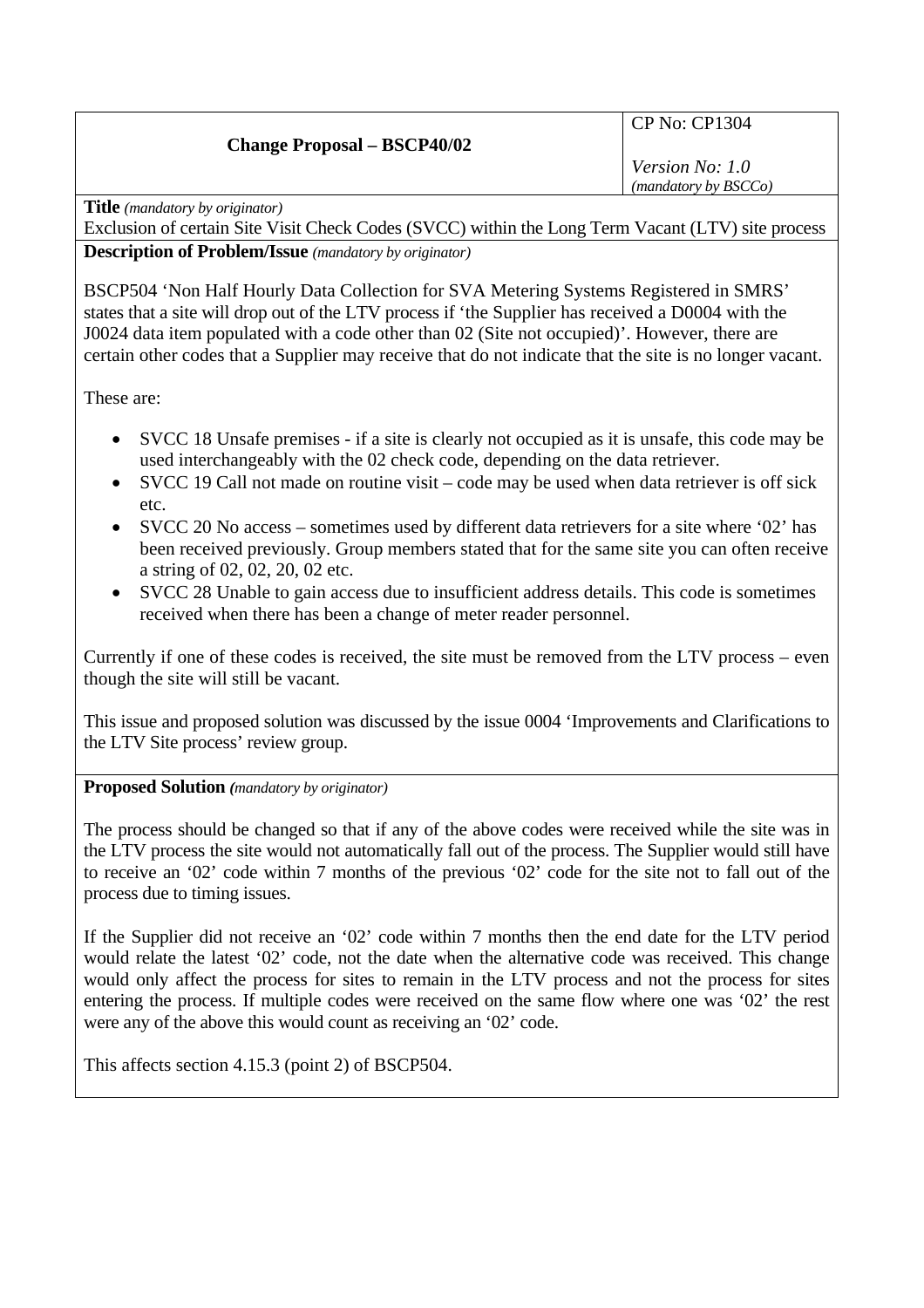## **Justification for Change** *(mandatory by originator)*

The sites that are falling out of the process due to the issue described above may still be LTV and should therefore remain in the process provided the other criteria are met.

One Supplier has provided figures over a year period for sites that exited the process due to receiving a D0004 with the above codes:

| <b>Code</b> | <b>Total</b> |
|-------------|--------------|
| 18          | 19           |
| 19          | 23           |
| 20          | 2294         |
| 28          | 88           |

**To which section of the Code does the CP relate, and does the CP facilitate the current provisions of the Code?** *(mandatory by originator)* 

These changes relate to Section S 'Supplier Volume Allocation' of the Code, in particular S2.8 and Annex S-2, 4.3.19 - 4.3.22 which describe the Long Term Vacant site process.

The CP facilitates the current provisions of the Code. The Code contains the high level requirements for the Long Term Vacant site process and BSCP504 contains the detail. The changes above add further clarification to the detail contained in BSCP504 and are consistent with the high level requirements in the Code.

**Estimated Implementation Costs** *(mandatory by BSCCo)* 

CP1304 will take approximately 1 Working Day (equivalent to £220) for ELEXON to implement.

**Configurable Items Affected by Proposed Solution(s)** *(mandatory by originator)* 

BSCP504 'Non Half Hourly Data Collection for SVA Metering Systems Registered in SMRS'

**Impact on Core Industry Documents or System Operator-Transmission Owner Code** *(mandatory by originator)* 

None